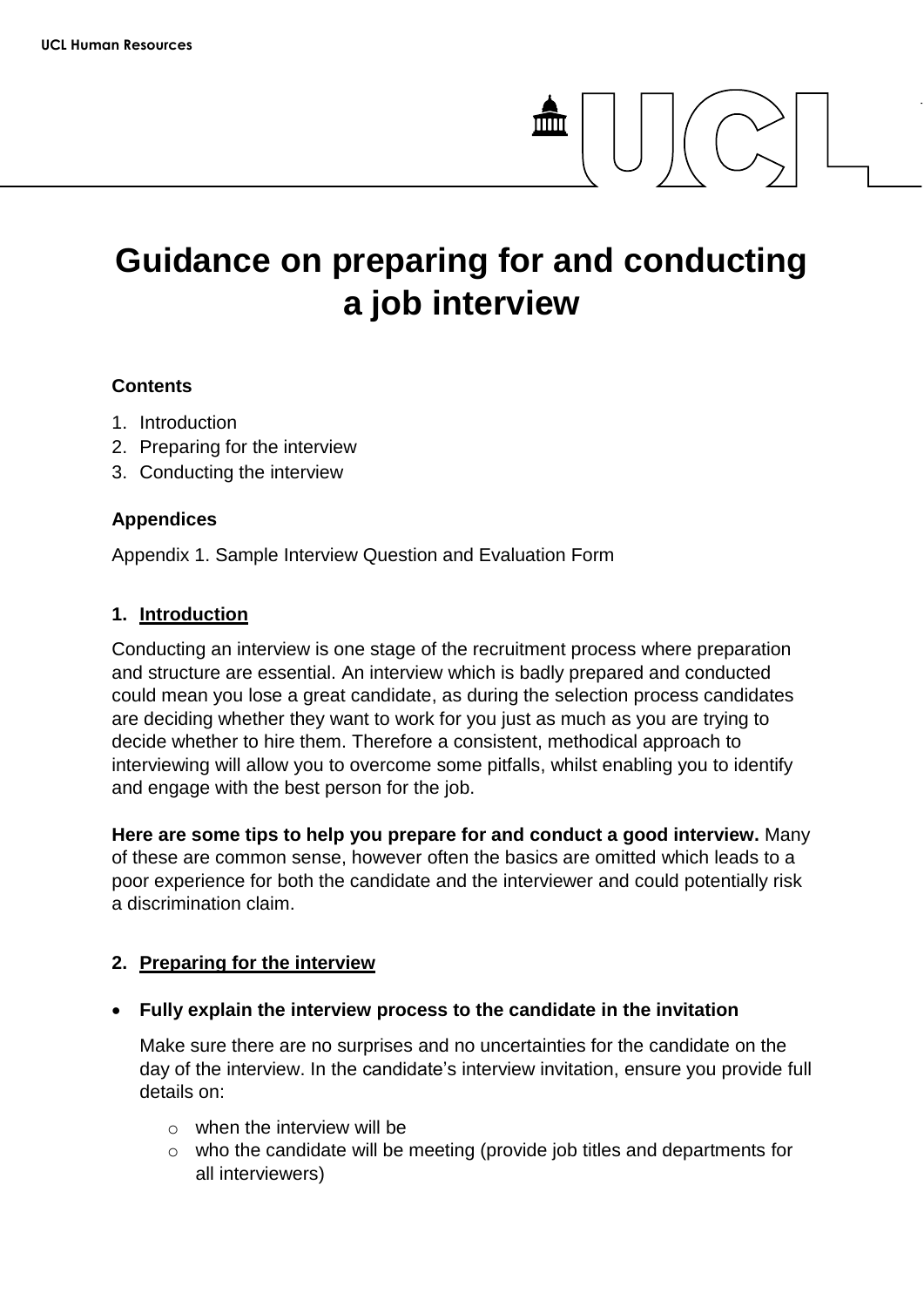- o where they need to go
- o who to ask for on arrival
- $\circ$  approximately how long the interview will be
- o what they need to bring (e.g. evidence of right to work in the UK; academic qualifications)
- o what they need to prepare
- o any access issues relating to the venue
- o if they require any reasonable adjustments.

If there are any job-related selection tests, provide full details on what the test will entail, how it will be delivered and any associated timings. For example if there is a presentation required, provide a clear and concise brief, and advise on whether any equipment will be available (such as a laptop or flip chart) and how long the presentation should be.

Always provide the interview details in writing with as much notice as possible, ideally at least five working days before the interview. The same written information should be given to all candidates.

If you need any guidance or support with regards to reasonable adjustment requests, please contact the Equality, Diversity and Inclusion team (equalities@ucl.ac.uk).

# **Review the candidate's application**

Fully review the candidate's application form or CV, along with any other accompanying documents submitted as part of their application; this will show the candidate that you have taken the time to ensure a productive interview takes place. However, avoid developing any preconceptions. Do not assume anything; the interview will allow you to gain a better understanding of what the candidate can bring to the job so always take an open-minded approach when you interview.

# **Truly understand what you need**

Thoroughly familiarise yourself with the Job Description, particularly the criteria as defined in the Person Specification, as you will be assessing the candidate against this criteria. This will also ensure that you will be able to explain all aspects of the Job Description if asked by the candidate. You should determine the required outputs and performance success factors for the job, and define a list of the key competencies and behaviours you believe that a candidate needs to be able to perform the job.

# **Consider the use of job-related tests**

Using job-related exercises as part of the selection process can be useful to assess elements of the Person Specification that are difficult to test at interview, providing supplementary information to enable you to make an informed selection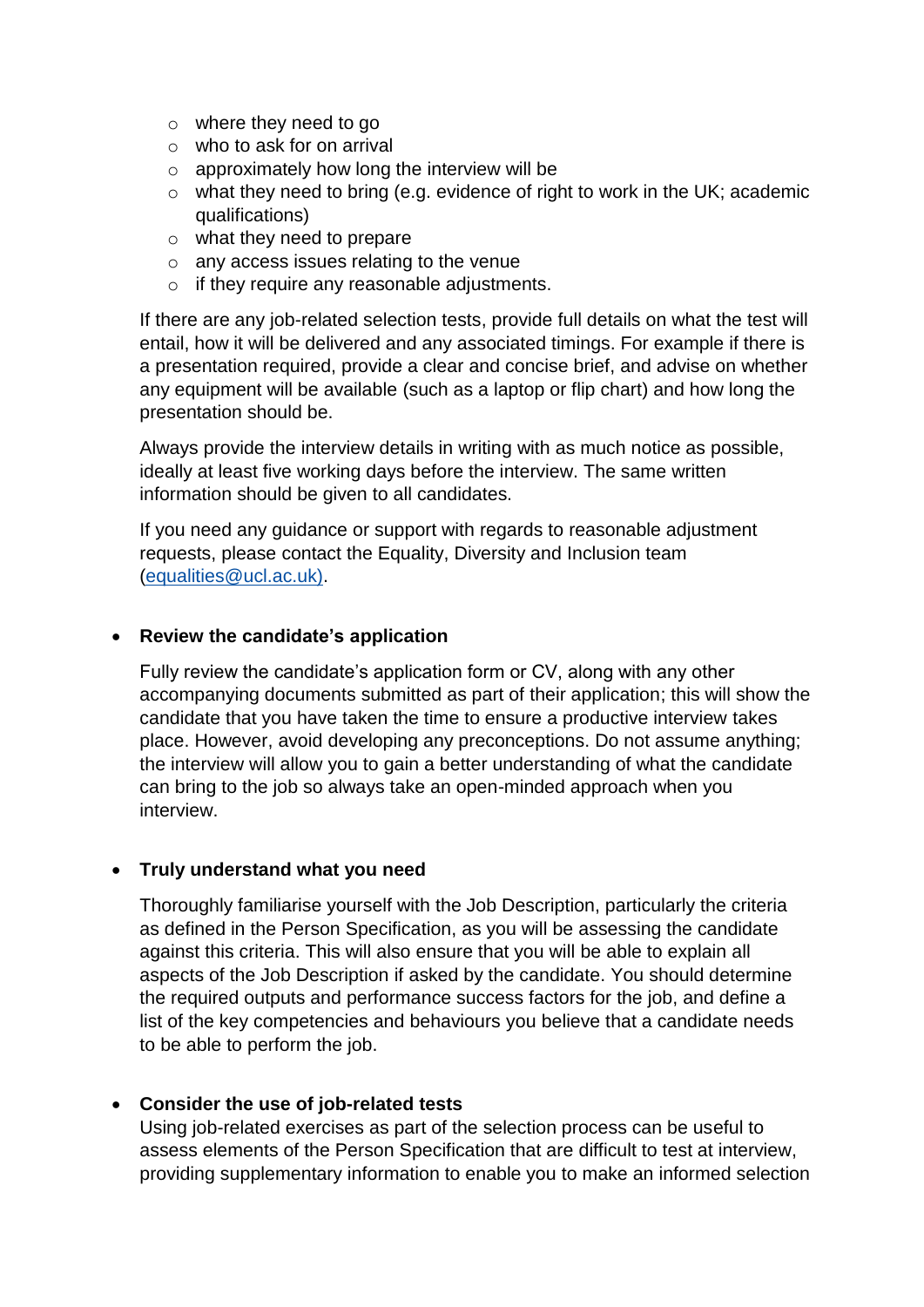decision. These can consist of presentations, role plays, in-tray exercises, and aptitude tests. Tasks chosen for the test should be representative of the job and should include important aspects of job that can be measured by clear criterion. If you chose to include a job-related test as part of the selection process, you must advise candidates of this in advance.

# **Prepare your interview questions**

Ask each candidate the same set of structured questions to provide a standard basis to compare candidates' answers after the interview process. You should allow sufficient time to devise the interview questions in advance, and ensure that the questions fully reflect what you are looking for in the successful post holder.

There are many different approaches to creating interview questions (see below). Whatever approach taken, you should ensure that they are open ended ("how", "what", "when", "why") to encourage more input from the candidate, and avoid questions which are leading or closed-end (questions which elicit a "Yes" or "No" response).

# **Different types of interview questions:**

**i. Fact-based or general questions** are a good way to start the interview as they ask for clarification or elaboration on the information provided in the candidate's application. For example, you could ask that they talk you through their career highlights or their two most recent jobs, or their technical experience and knowledge. The aim of these questions should be to assess whether the candidate is a good match to the criteria as set out in the Person Specification within the Job Description. You could also ask questions about their aspirations for their next role and their motivation for applying for the vacant job (e.g. "Can you tell us what attracted you to apply for this role?" or "How do you see this role fitting in with your career aspirations? What are you looking for in your next role?").

**ii. Hypothetical questions** ask the candidate to explain what they would do if placed in a certain hypothetical situation (e.g. "What would you do in a situation where…?"). However be aware that the candidate could give you an expected answer which is not truly reflective of how they operate in real life situation.

**iii. Values-based questions** will help you to understand whether the candidate's priorities are aligned with your team's / UCL's goals, what the candidate prioritises in the workplace, and what drives their behaviours at work. Whilst it is important to hire the best qualified candidate, it is equally important to hire the most suitable candidate who will be the best cultural fit for your team and UCL and who shows an affiliation with and commitment to UCL's core values (as outlined below).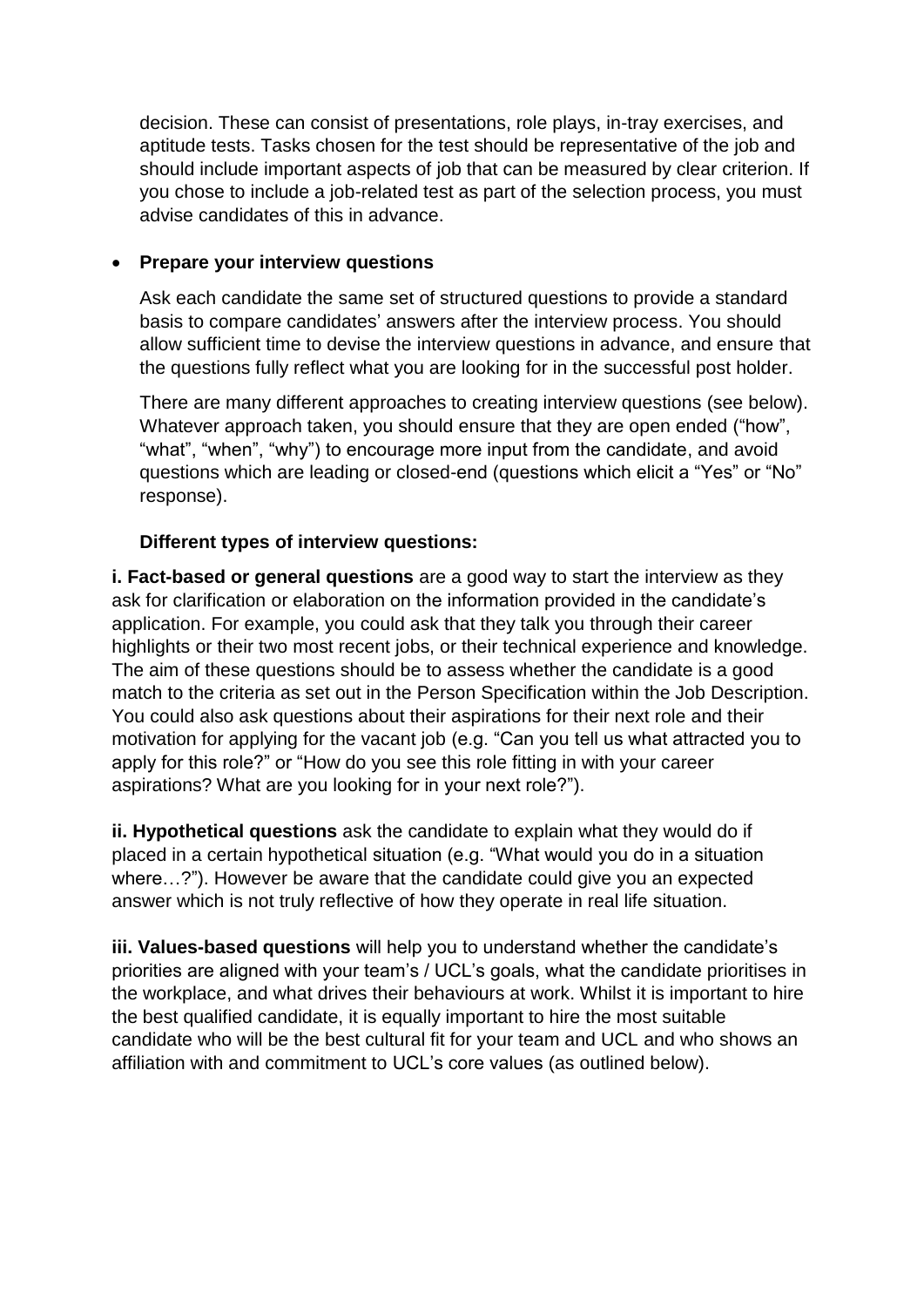| <b>UCL's Core Values</b>            |                                     |  |  |  |
|-------------------------------------|-------------------------------------|--|--|--|
| Commitment to excellence and        | <b>Openness</b>                     |  |  |  |
| advancement on merit                |                                     |  |  |  |
| Fairness and equality               | Ethically acceptable standards of   |  |  |  |
|                                     | conduct                             |  |  |  |
| <b>Diversity</b>                    | Fostering innovation and creativity |  |  |  |
| Collegiality and community-building | Developing leadership               |  |  |  |
| <b>Inclusiveness</b>                | Environmental sustainability        |  |  |  |

Whilst candidates may intrinsically demonstrate evidence of the core values when answering questions throughout their interview, it is recommended that a couple of values-based questions are asked directly. Therefore you should consider which are the most relevant and crucial to the vacant job, and design some questions around those values to establish the candidate's fit with UCL's culture.

**iv. Competency-based or behavioural questions** ask for specific examples of past performance and competency or behaviour. "Competency" is a concept linking three parameters – knowledge, skills and attitude*.* For example you might have good interpersonal skills (skills), but will not be competent to join a company as Project Manager unless you possess adequate education and experience (knowledge) and the right temperament/behaviour (attitude).

The below gives a non-exhaustive list of the more common skills and competencies that you can ask candidates to demonstrate:

| Skills and competencies for competency based interviews |                                |                             |  |  |  |
|---------------------------------------------------------|--------------------------------|-----------------------------|--|--|--|
| Adaptability /<br>$\bullet$                             | Innovation and                 | Relationship /              |  |  |  |
| Flexibility                                             | Change                         | Partnership Approach        |  |  |  |
| <b>Analytical Thinking</b><br>$\bullet$                 | Integrity                      | Quality, High               |  |  |  |
| Compliance<br>$\bullet$                                 | Leadership                     | Standards and               |  |  |  |
| Communication                                           | <b>Leveraging Diversity</b>    | Controls                    |  |  |  |
| Conflict                                                | People Management              | Resilience and<br>$\bullet$ |  |  |  |
| Management                                              | Planning and<br>$\bullet$      | Tenacity                    |  |  |  |
| <b>Drive for Results</b><br>$\bullet$                   | Organising                     | <b>Service Excellence</b>   |  |  |  |
| Influencing and<br>$\bullet$                            | Problem Solving /<br>$\bullet$ | Team Building / Team        |  |  |  |
| Negotiating                                             | <b>Decision Making</b>         | Working                     |  |  |  |

It is recommended that three skills/competencies are assessed in the interview, therefore (as with the core values as referenced above) you should carefully consider which are the most relevant and essential to the job.

An interviewer can drive a host of positive objectives and outcomes simply by using competency or behaviour based questions. Candidates are asked questions relating to their behavior in specific circumstances, which they then need to back up with concrete examples from their past experience. Valuable insight can be learned including pinpointing the candidate's strengths and suitability for the job, and uncovering potential developmental areas.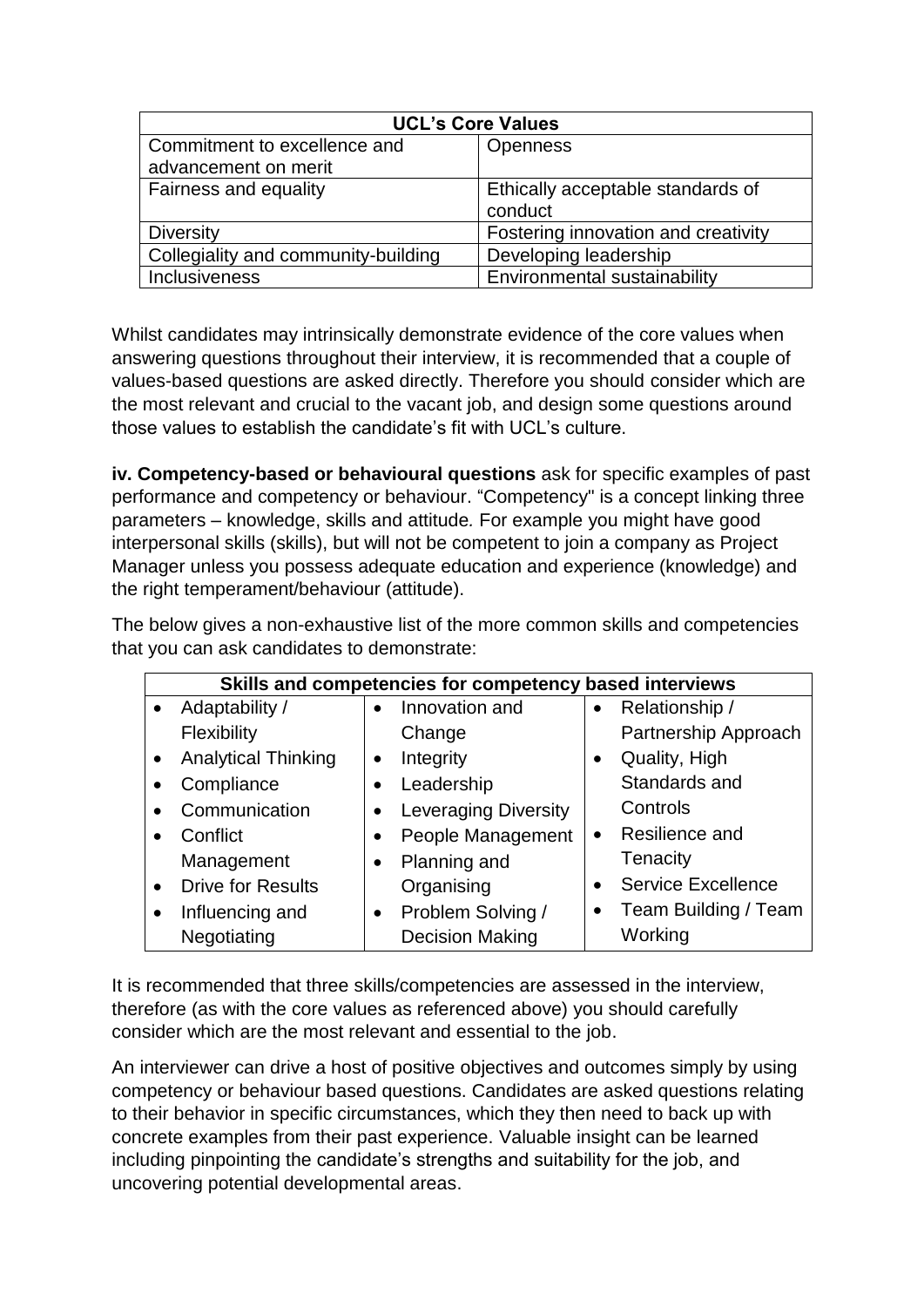**Please note that this approach to interview questioning is recommended when assessing the Ways of Working themes for professional services roles. When interviewing for such roles you should ask questions relating to the Ways of Working indicators you referenced in the Person Specification; there is no need to additionally ask questions relating to other competencies. For more information on Ways of Working please visit [this page](https://www.ucl.ac.uk/human-resources/policies-advice/ways-working) or speak to your HR Business Partner, who have access to an extensive bank of interview questions which align to our Ways of Working and have been formulated based on the grade of the role.**

In order for competency or behavioural questions to be most effective, they require three elements:

- o The lead
- o The question
- o The behaviour

Using these elements and taking the Ways of Working theme of 'Personal Excellence' as an example, an illustration of a robust behavioural question would be:

'At UCL we value commitment and delivering a valued service when working to achieve an objective. Describe a time you were able to respond quickly to a request for support.'

The above question is robust because it uses:

- o **The lead** 'At UCL we value commitment and delivering a valued service when working to achieve an objective'. An opening line like this informs the candidate of what we're expecting in the job and telegraphs what we are looking for. A good lead will make it easy for the candidates who have what the interviewer is looking for to differentiate themselves and make the hiring manager's decision as simple as possible.
- o **The question** Behavioural questions should ask candidates for a narrative and story that demonstrates the qualities you are looking for. When asked correctly, behavioural questions encourage a longer answer than candidates are normally inclined to give. Questions often take the form of:

Tell me about a time when… Describe a situation where... When have you had to…? Share with me an example of you demonstrating… Give me an example of a situation when… Think of a time when…

o **The behaviour** – This is closely linked to the lead. The lead provides an idea of the job we want a person to do and the behaviour looks at how they approached a relevant scenario in the past.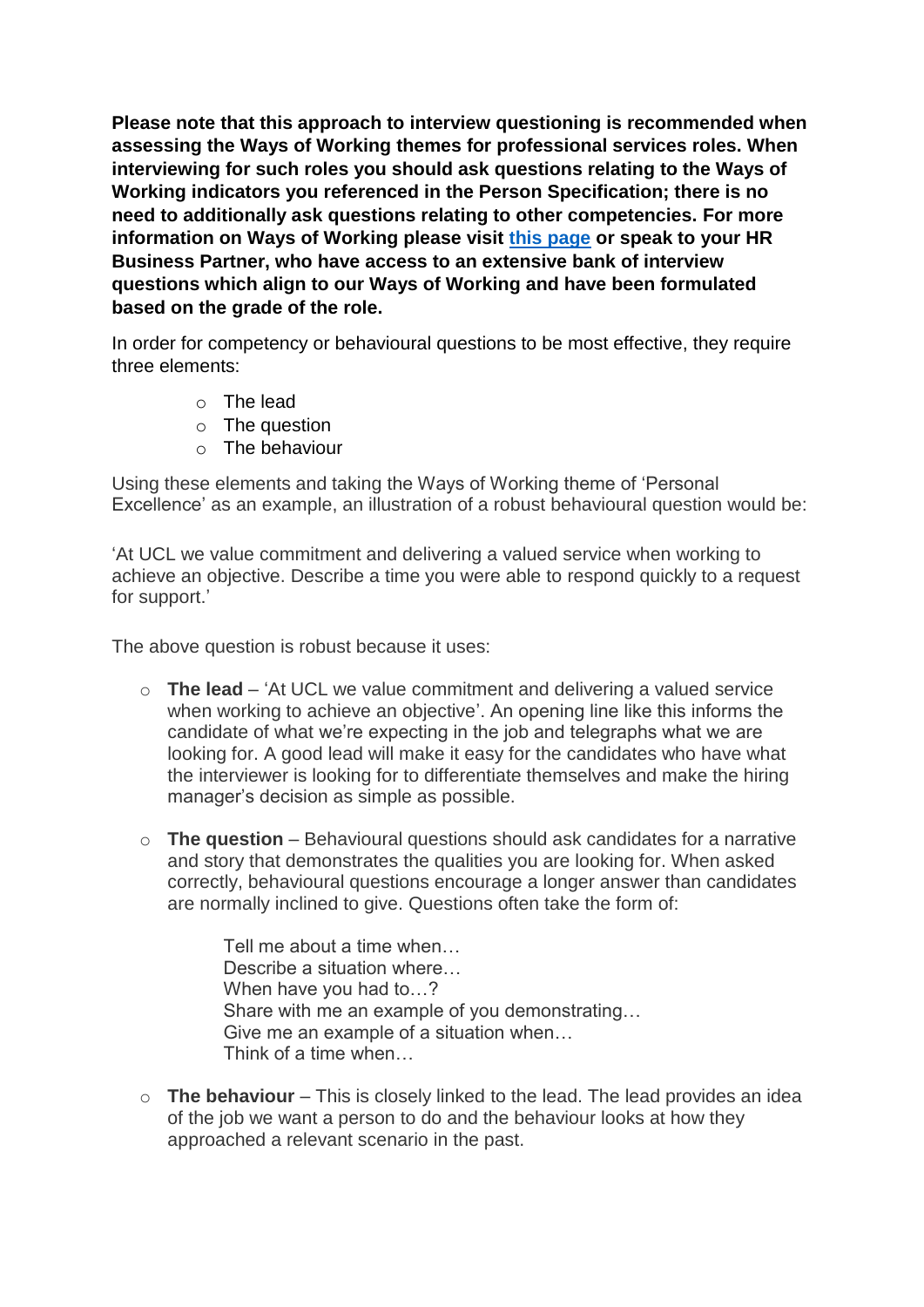This approach to interview questioning, which can also be applied when asking values-based questions, will enable the candidate to use the 'STAR' technique to structure their answers clearly and concisely, ensuring their responses are based on a specific examples from their past experience. 'STAR' is an acronym for four key concepts:



Answers that are elicited using this technique will allow you to evaluate each candidate using a structured and consistent approach. Therefore, as well as devising the questions for each competency, you should determine which type of answers (sometimes called 'model answers') would score positive points and which types of answers would count against the candidate. For example, for a question on the competency 'Planning and Organising', the positive and negative indicators may be as follows:

| <b>Planning and Organising</b> |                                                                                                                                                                                                                                                                                                      |           |                                                                                                                                                                                                                                                                                          |  |  |
|--------------------------------|------------------------------------------------------------------------------------------------------------------------------------------------------------------------------------------------------------------------------------------------------------------------------------------------------|-----------|------------------------------------------------------------------------------------------------------------------------------------------------------------------------------------------------------------------------------------------------------------------------------------------|--|--|
| <b>Positive Indicators</b>     |                                                                                                                                                                                                                                                                                                      |           | <b>Negative Indicators</b>                                                                                                                                                                                                                                                               |  |  |
|                                | Shows awareness of time limits or<br>fixed time periods.<br>Employs a specific time<br>management strategy or style.<br>Is able to handle multiple<br>responsibilities simultaneously.<br>Shows evidence of preparation<br>before undertaking a complex<br>task.<br>Is able to work with, utilise or | $\bullet$ | Shows little or no awareness of<br>time constraints or fixed time<br>periods.<br>Does not employ a time<br>management strategy or style.<br>Only handles a single responsibility<br>at any given time.<br>Does not show evidence of<br>preparation before undertaking a<br>complex task. |  |  |
|                                | collaborate with multiple separate<br>parties.                                                                                                                                                                                                                                                       | $\bullet$ | Is unable, or unwilling to<br>collaborate with multiple involved                                                                                                                                                                                                                         |  |  |
|                                | Shows evidence of commitment<br>and focus towards the stated goal.                                                                                                                                                                                                                                   |           | parties.                                                                                                                                                                                                                                                                                 |  |  |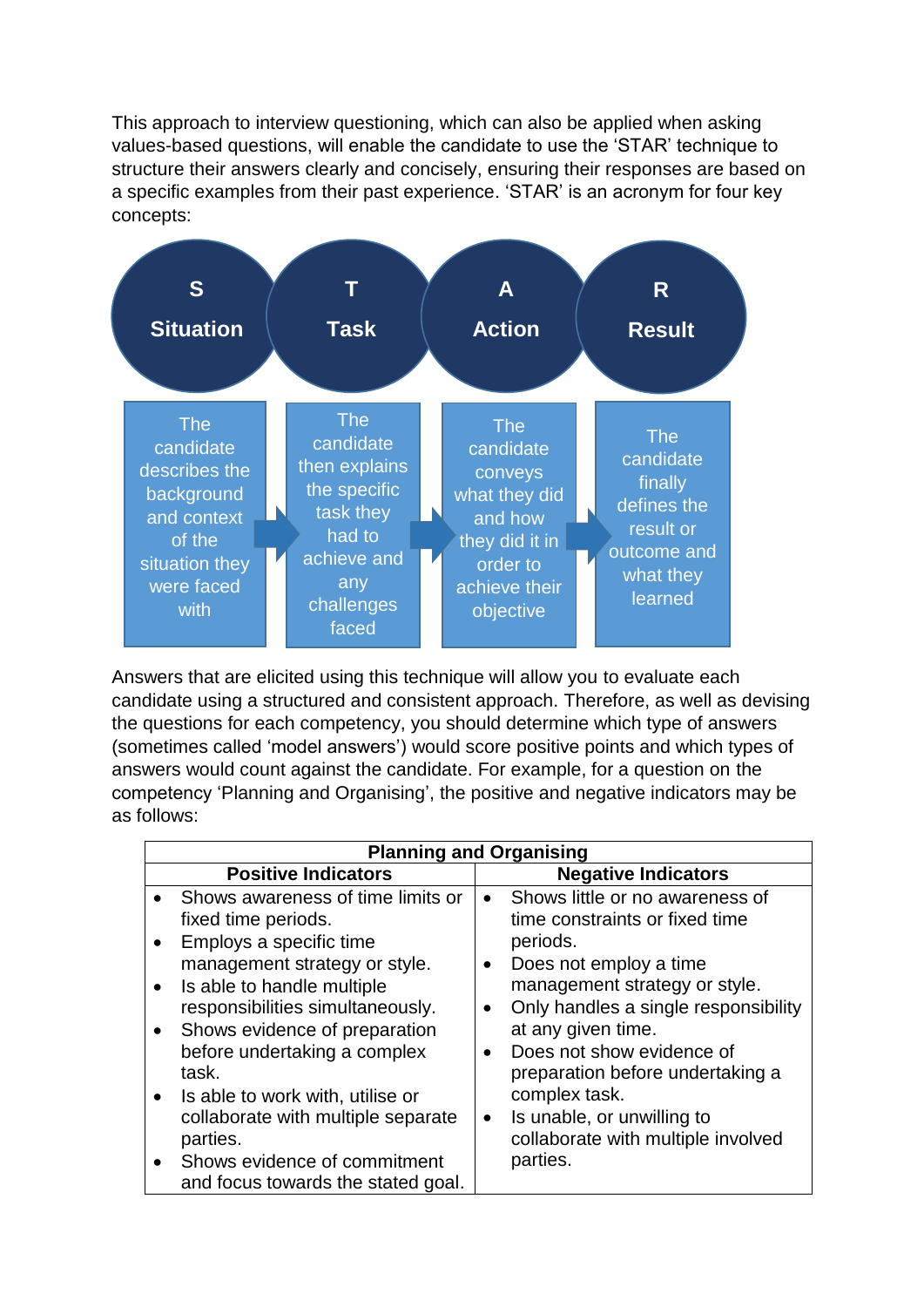| Provides pragmatic and practical                            | $\bullet$ | Does not provide evidence of                                       |
|-------------------------------------------------------------|-----------|--------------------------------------------------------------------|
| approaches to organisation.                                 |           | pragmatic or practical approaches                                  |
| • Shows evidence of "taking"                                |           | to organisation.                                                   |
| responsibility" for actions.                                |           | • Does not "take responsibility" for                               |
| Provides examples of undertaking                            |           | their own actions.                                                 |
| tasks and responsibility beyond<br>what is merely required. | $\bullet$ | Only provides evidence for the<br>minimum amount of responsibility |
| Adopts a medium/long term                                   |           | required.                                                          |
| perspective to achieving goals.                             | $\bullet$ | Adopts a strictly short term                                       |
|                                                             |           | perspective to achieving goals.                                    |

## **Prepare your scoring system**

A rating/score should be allocated to each of the candidate's answers, depending on the extent to which the answer matches the positive and negative indicators for each competency. In some cases, negative indicators can be split into two further sections: minor negative indicators (which do not matter that much) and decisive negative indicators (which are more important).

This same scoring logic can be applied to the answers to non-behavioural questions, such as general questions about the candidate's experience or qualifications, and values-based questions.

Here's an example of how you would mark each of the candidate's answers:

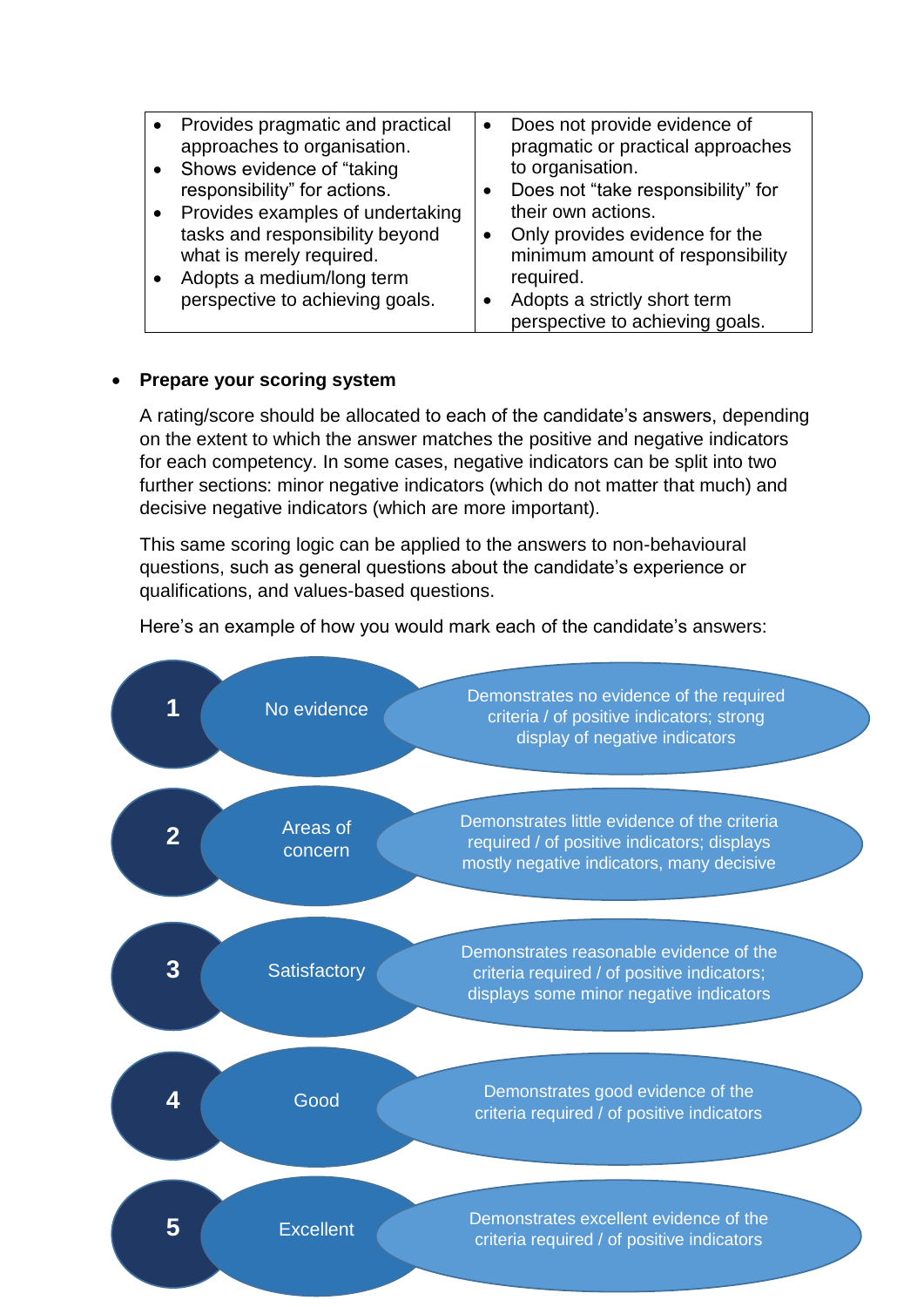## **Questions to avoid**

Some topics should be avoided to ensure the interview does not fall foul of discrimination legislation. Questions regarding whether the candidate has a protected characteristic (as defined by the Equality Act 2010) or around circumstances arising from a protected characteristic should be avoided for example, such as "Are you married?", "Do you have children?", "How old are you?". The act of asking the question is not in itself a discriminatory act; the risk lies where these questions have been asked and then the job is not offered to that person, as they could claim the answer to the question influenced the decision to not offer them the job.

# **Create an interview question and evaluation form**

Once you have devised your interview questions, the positive indicators for each competency and your scoring system, draw up an interview evaluation form to be completed independently by each selection panel member after each interview has taken place. This scoring sheet can take a number of different formats, however should include the following:

- o candidate's name
- o role the candidate is being interviewed for
- o interviewer's name / all panel members' names
- o interview time and date
- o interview questions and associated competencies/behaviours/skills being assessed
- $\circ$  scoring scale parameters (i.e. 1 = no evidence; 2 = areas for concern etc.)
- o score for each of the candidate's answers
- o notes / comments section for each of the candidate's answers.

If you would like an example of an interview question and evaluation form, please contact your HR Business Partner.

# **3. Conducting the interview**

### **Provide a welcoming environment to develop a rapport**

To get the best out of a candidate, you need to create a welcoming environment; and it is in your interest to develop a rapport with the candidate as soon as possible so that you can get the best out of them in the interview. Ensure you make a good impression! Be warm, personable and forthcoming. Introduce all panel members and provide the context of how each of their roles will interact with the post holder of the vacant job. Have water available and where possible ensure that the room is not too cold or hot.

Often a candidate can be overcome by nerves, so do what you can to alleviate their unease. Some non job-related questions can go a long way, for example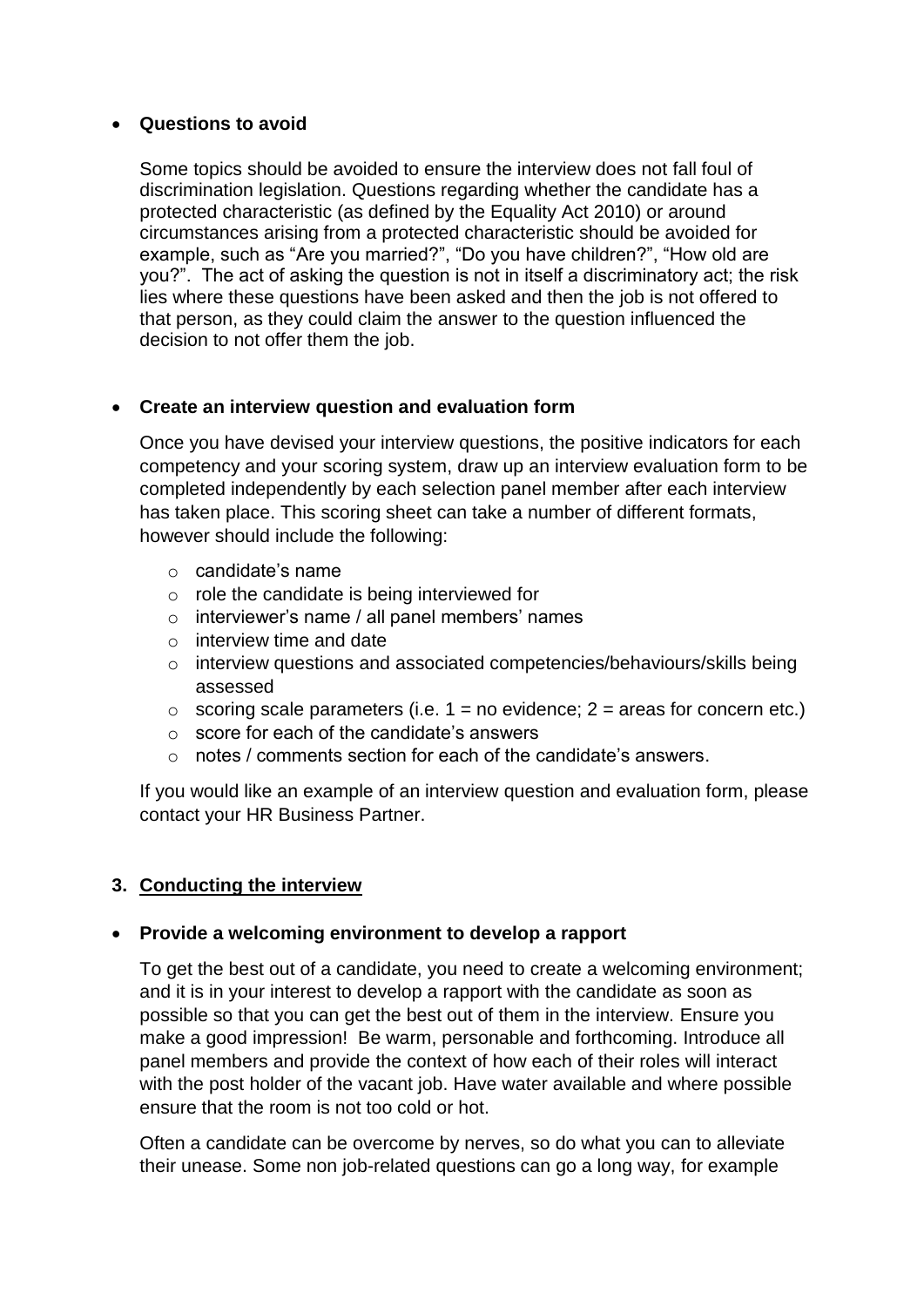ask some ice-breaker questions initially such as how their journey was or how their day has been so far. It helps to talk the candidate through the structure of the interview so that they know what to expect, as well as allowing you both to keep focused. If a candidate is so nervous that they are unable to answer your question, rephrase the question and add an example, or elaborate on the question with more detail.

## **Converse, don't interrogate**

An interview should be a two-way conversation, a mutual exchange of information, rather than the candidate (or the interviewer) doing all the talking. Allow the candidate sufficient time to answer each question, and phrase each question in a way that will allow the candidate to expand. As an interviewer you should be fully engaged – not just a person who reads out the questions. If the conversation takes a turn off topic, go with it, but do not let such a diversion change the total direction of the interview.

The most revealing answers often come from follow up questions, so follow the candidate's initial answer with "why…?", "when…? , "what was the outcome?", "who did what?" etc.

## **Be productive, not disruptive, with note-taking**

Strike a balance between active note-taking and active listening, and do not let your note-taking be distracting to the candidate. While taking good notes is important, so is maintaining eye contact and engaging in a conversation that will elicit the information you need to learn. Limit your note-taking to the candidate's most important or revealing words or phrases.

The General Data Protection Regulation (2016/679 EU) (GDPR) gives candidates the right to request copies of personal data that an employer holds about them, whether personal data put on paper and held in a structured filing system or computerised personal data. Therefore be aware that candidates could request to access their interview notes. All interview notes must be treated as strictly confidential and be scanned and stored electronically for 12 months from the date that the selection decision is made. This will help UCL protect itself from potential claims, such as discrimination.

### **Allow the candidate to interview you**

Expect the candidate to evaluate you and UCL in their interview, therefore give them time to ask questions and be open and candid with your answers. Do not oversell the job but be realistic in managing the candidate's expectations about the job and working at UCL.